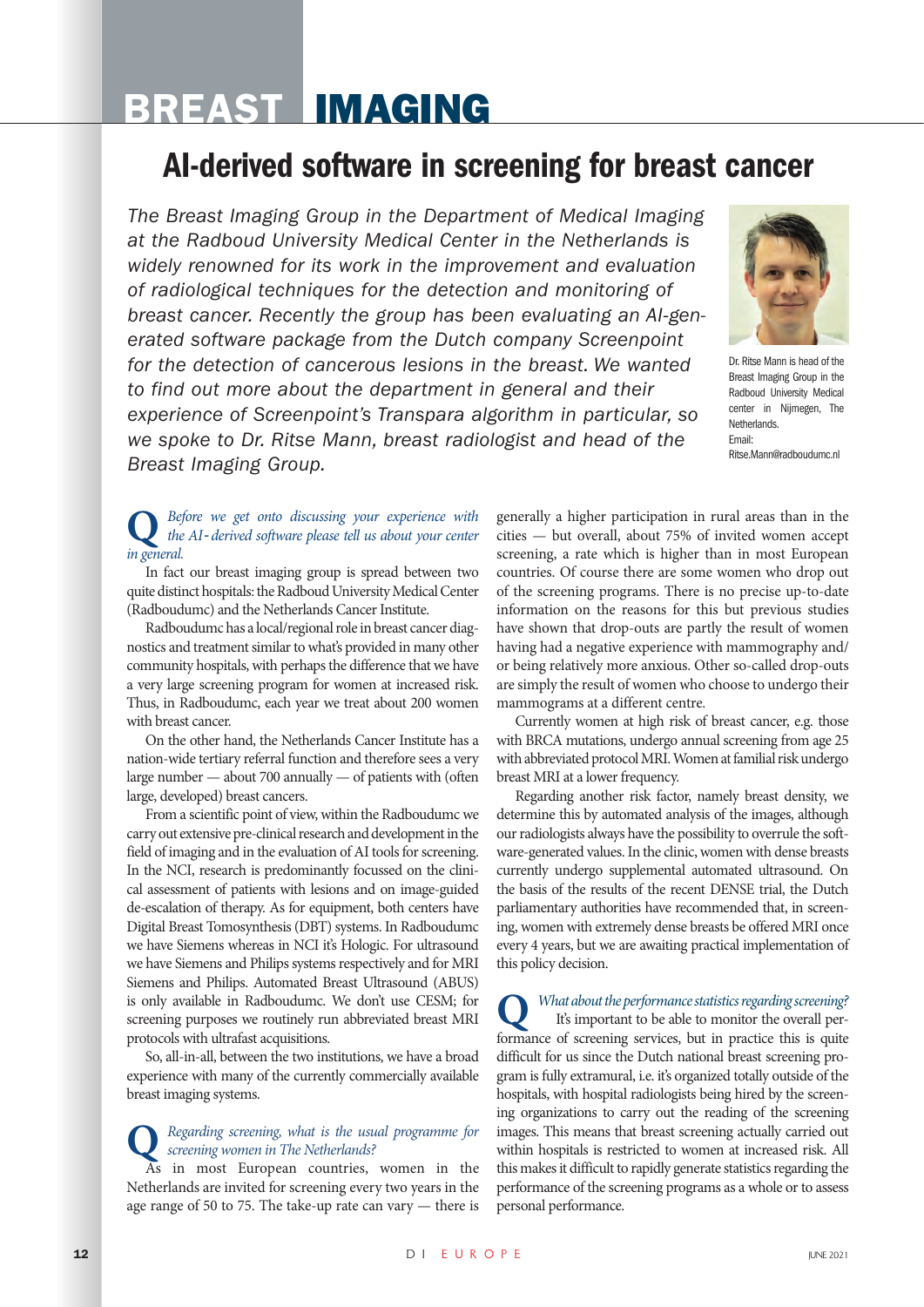Having said that, our **cancer detection rates** are around 6/1000 with screening mammography; these detection rates vary by breast density category (around 3/1000 in category a; 6.8/1000 in category d) In a screening context, it's difficult to say if the imaging modality, e.g. DBT or mammography, has an effect on the detection rates. However if we consider women presenting with symptoms, the yield of tomosynthesis for cancers elsewhere in the breast is about 8/1000, so approximately 25% higher than for mammography.

In the Dutch screening programs it is recommended that the **recall rates** should be below 2.3%. In practice we are slightly above this target but obviously this depends on the risk the women has of developing breast cancer. On average, about 1 in 4 recalled women actually has breast cancer, regardless of the imaging modality used for screening. These rates are low and are similar to those observed in the Nordic countries.

As for the rates of **interval cancers**, in population screening these are about 2-3/1000 and are higher in women with dense breasts (up to 5/1000 in category d). The DENSE trial that I mentioned earlier clearly showed that we could effectively overcome the issue of interval cancers almost entirely by shifting the screening of women with dense breasts to MRI.

Regarding **biopsies**, Positive Predictive Values (PPV) of over 40% have been reported for screen-recalled masses visible under ultrasound. Stereotactic biopsy tends to have a much lower PPV of around 20%. MRI guided biopsy is similarly positive in one in four to one in five patients.

**Q** *And now let's turn to the Transpara software from Screenpoint* Our experience with the software actually goes back a long time, since for as long as I have been working at Radboudumc we have carried out research projects on the software and have been beta testing it. The software is now fully up and running and is



A spiculated mass identified at DBT by the Transpara software (and missed by the radiologist).

Left panel. As a detection aid, the software can act as a second pair of eyes to support radiologists. AI markers immediately highlight suspicious calcifications and soft tissue lesions on the sytnthetic mammogram.

Right Panel. When clicking on the mark, the software takes you directly to the most suspicious slice in the tomostack, also providing a lesion score. This helps by providing objective information equivalent to that of a radiologist on the areas of suspicion. Transpara findings are graded between 1-100

used in routine, in tomosynthesis mode (we don't carry out normal mammograms within the Radboudumc any more, except for a few very specific situations such as women who have also been screened with MRI).

 Personally I always use the software for any images in the socalled "grey area", i.e. images where I may have some doubt and would appreciate a second look. What is really interesting is that often, even before I get to see the images, our technicians will spontaneously check the mammograms with Transpara.

The software itself is fairly straightforward, so any issue is not about actually using the system but getting to trust it. The importance of trust in the software is shown by the fact that, any time there has been a stupid mistake made by the software — and this can happen, although rarely — there is a subsequent, small dip in its use until trust is regained.

In practice, the system works both as a standard CAD tool pointing at specific abnormalities, and also as a decision aid. In other words the radiologist can ask the system for an opinion on a particular area that might be suspected of being abnormal. I really like this aspect, since it basically provides me with an extra pair of eyes in a setting where, most of the time I tend to work alone.

Theoretically there is a danger that the radiologist could be distracted by software-generated marks and not give full attention to other parts of the images. (However, even if you only read what the system points out, you still wouldn't be doing too badly at all). I have to say that overall, the system is as good as I am — however, when we're together, we're better, especially in a clinical context. Thus the radiologists should always continue to keep their eyes open.

As I mentioned earlier we carried out clinical studies in-house, so right from the start I was quite confident that it would work well in routine. The challenge was more in training my colleagues than in anything else. For example, the scores given by Transpara do not directly correspond to a specific likelihood of cancer, so this can be a bit confusing if you are not used to it. Basically what you need to learn is simply that a score of 40 means that the lesion is probably benign and can be safely ignored. Otherwise specificity is ruined, together with trust in the system.

## **Q** *Published data from the clinical trials have shown that the per-formance of the software is non‐inferior to that of radiologists. How do your radiologists react to this — do they perceive the software as a threat or are they grateful for help?*

In fact it's a bit of both. Screening *per se* can be tedious, and it's easy to make preventable errors. This is where eventually I'd guess we will leave it to the computers. But, if this is where the radiologist earns most, it definitely is a sort of a threat. However, in a clinical setting, where the mammogram is reported directly after it is obtained and the results also communicated right away to the patient, the situation is different — it's much easier to embrace the help of a system.

 In practice, the case-based scores generated by the system help the radiologist to assess whether or not an extra few seconds should be spent on a mammogram, and in this context I think the scores are really valuable. Thus, if you don't see anything at first glance and the Level of Suspicion (LOS) score is very low, it is easy, safe and reassuring to just move on.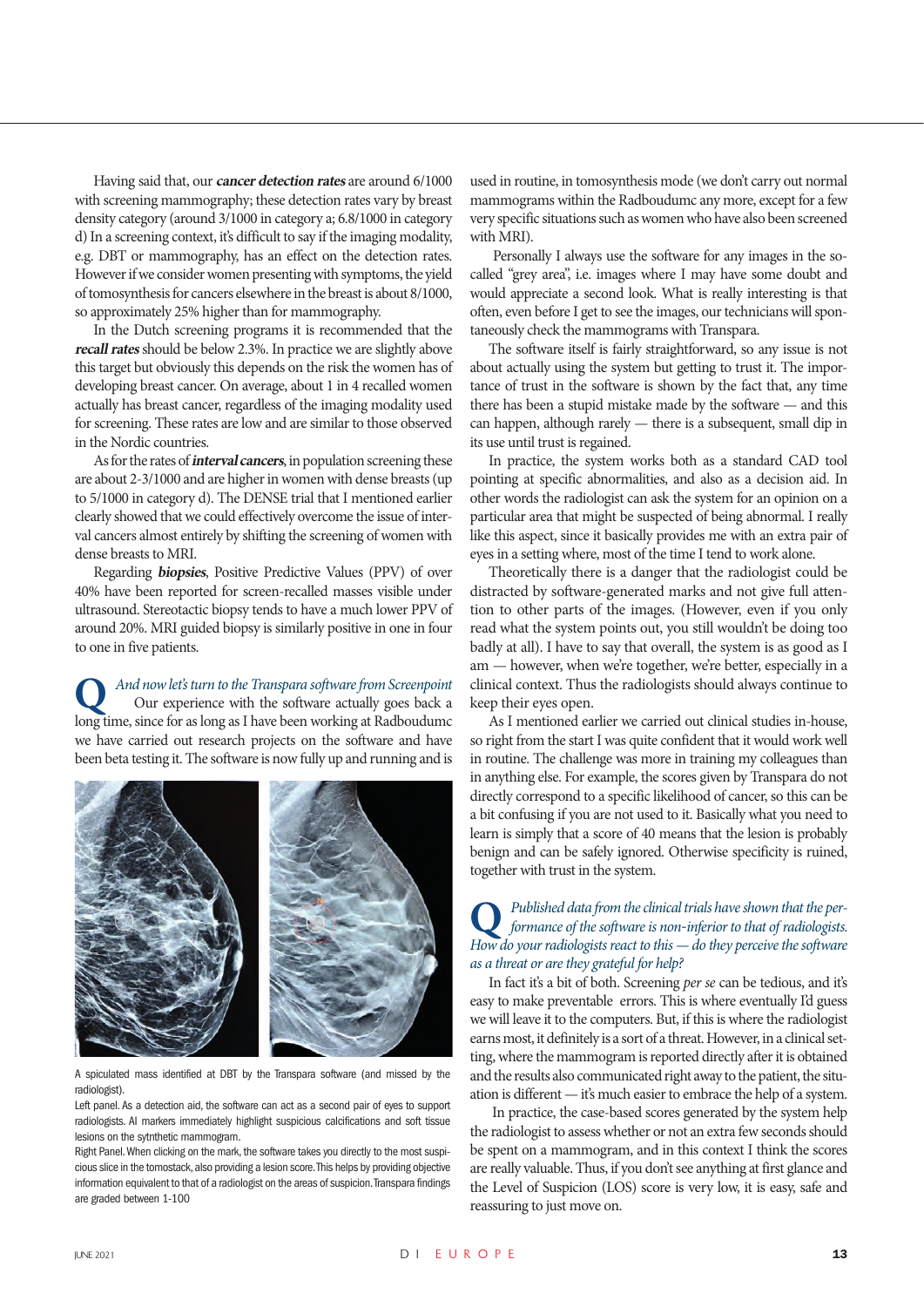#### BREAST IMAGING

The performance of the software can vary slightly depending on which vendor's mammography system is being used. Since currently the largest datasets used for training the software are from Hologic, the best results are with Hologic mammograms. However I use it mainly in the Radboudumc where we have Siemens mammography machines, i.e. I trust it for the other vendors too.

Similarly the software's efficiency in detecting lesions varies a little depending on the type of lesion. For example there may be slightly more false-positives with calcifications, but that is easy to deal with. In fact the software is deliberately set up to do just this — radiologists will not easily miss a mass, but they might just overlook a small group of microcalcifications.

Theoretically neural‐network‐based software could "learn by itself" as it handles more and more images, but in practice the Transpara software doesn't work like this.

Currently the algorithms are fixed when they are brought to market, so the performance won't change until a new upgrade is installed. It would be really nice in the future to

have a local self-learning system that could continuously try to improve itself. This would mean that on a daily basis a benchmark would have to be carried out on a very large independent and validated dataset to check that the performance doesn't actually become poorer. Of course, it should be realized that such a system would also need access to the ground truths, i.e. pathology and follow-up data. In addition, we would need clear and formal regulation to make sure that any such self-learning system works — for example that the validation set is truly independent.

For the moment the Transpara software is thus not optimized specifically for a local situation, but rather is the same everywhere. This has obvious drawbacks, but does have the advantage that if we see an individual patient who happens to come from a population that is not usually seen in our hospital, the software will still work satisfactorily. In that sense it guarantees a sort of equality that I, as radiologist, cannot offer.

# **Q** *So overall, what is your impression of the software? What are the most significant pros and cons?*

The software is very easy to use. Currently, we use a form of the software that is integrated in our workstations. This

is easier than as a stand-aside tool on a tablet computer, which is how we started out. We mainly use its decision support feature, i.e. I hardly look at it in clearly normal or abnormal cases, whereas in more difficult cases it simply provides me with some additional confidence.

There have been several instances where I, or one of my colleagues have detected a cancer only because the system pointed it out so it's possible that the software increases the sensitivity but by exactly how much is difficult to say. I would guess by a few percent at best.

What we appreciate is that in practice when we're dealing with somewhat more irregular mammograms and DBT examinations, with the software it is much easier to move on to the next case without any lingering doubts. This certainly speeds up the overall evaluation rate, because it is these cases that typically hold the radiologist up.

However to be honest, I think that the

"... *The system can be configured so that performance parameters such as sensitivity and/or recall rates can be set. These thus become medico-political choices.*..."

> impact of the system will remain only minor so long as the system is used concurrently. We might become a little better and a little faster in our everyday practice, but it won't be a game-changer.

> Only when we are willing to step aside and use the system for a form of independent reading (either as first, second or third reader), will it make a huge difference in workload and costs of screening. Even then, it won't necessarily make screening a lot better, since we are bound by the technology limits of mammography and/or DBT to show early cancers. However the software could bring about a homogeneity in the performance of screening across the world. This in turn could enable an adequate selection of women at higher risk for supplemental screening tests.

> The system can be configured so that performance parameters such as sensitivity and/or recall rates can be set. These thus become medico-political choices. It shouldn't be forgotten that even with human reading we don't aim for maximum sensitivity, but rather for an acceptable balance between sensitivity and recall.

> There is a different version of the software for mammography and DBT, but in essence it works similarly in each case. For DBT the software first analyses the individual

tomoslices, and when any significant findings are identified, these are projected on to the synthetic 2D mammogram. When these are clicked the software goes to the relevant slice in the tomostack.

Currently, I still always scroll once through each of the tomostacks, but I must admit that if the software hasn't signalled anything I don't scrutinize each slice in as much detail. Looking at each slice has the advantage of preventing reportable findings from being overlooked (e.g. large cysts are often automatically ignored by the system, but sometimes it is good to devote a line or two to cysts in the report).

Although the system can be set up in various ways, in our experience it is easiest to just choose one way of working and get used to that.

DBT systems from different vendors have different characteristics, e.g. angle of sweep. Personally, I have only experience with the Transpara software in Siemens

> DBT, which has a relatively wide sweep angle. However, recently results were published on its use on Hologic DBT (with a small angle) with equally good results. We have contacts with

many other centers, who use different DBT machines, as well as different thresholds for recall. Overall, the results have been consistent, which implies that the software is robust and trustworthy, — and, unlike many other AI applications, is satisfactory no matter the particular setting in which it operates.

#### **Q** *Do you think that sooner or later, the current European practice of double reading will evolve to a system of a single human reader plus AI software as a second reader?*

Personally, I don't think we can ignore for much longer the use of computers in this field. As humans we simply make too many silly errors, typically because we are distracted for a moment, or because we accidently hit the next button. Such errors would easily be solved by implementing an AI system as a third reader.

However if you ask me, the second reader approach is more difficult. Studies we have conducted so far in consecutive screening series show that humans and AI have similar detection performances but there is a huge difference in the cases actually recalled. Hence, the findings of the AI and humans need to be integrated and arbitrated to keep the recall rate under control. Theoretically it is possible to do this by